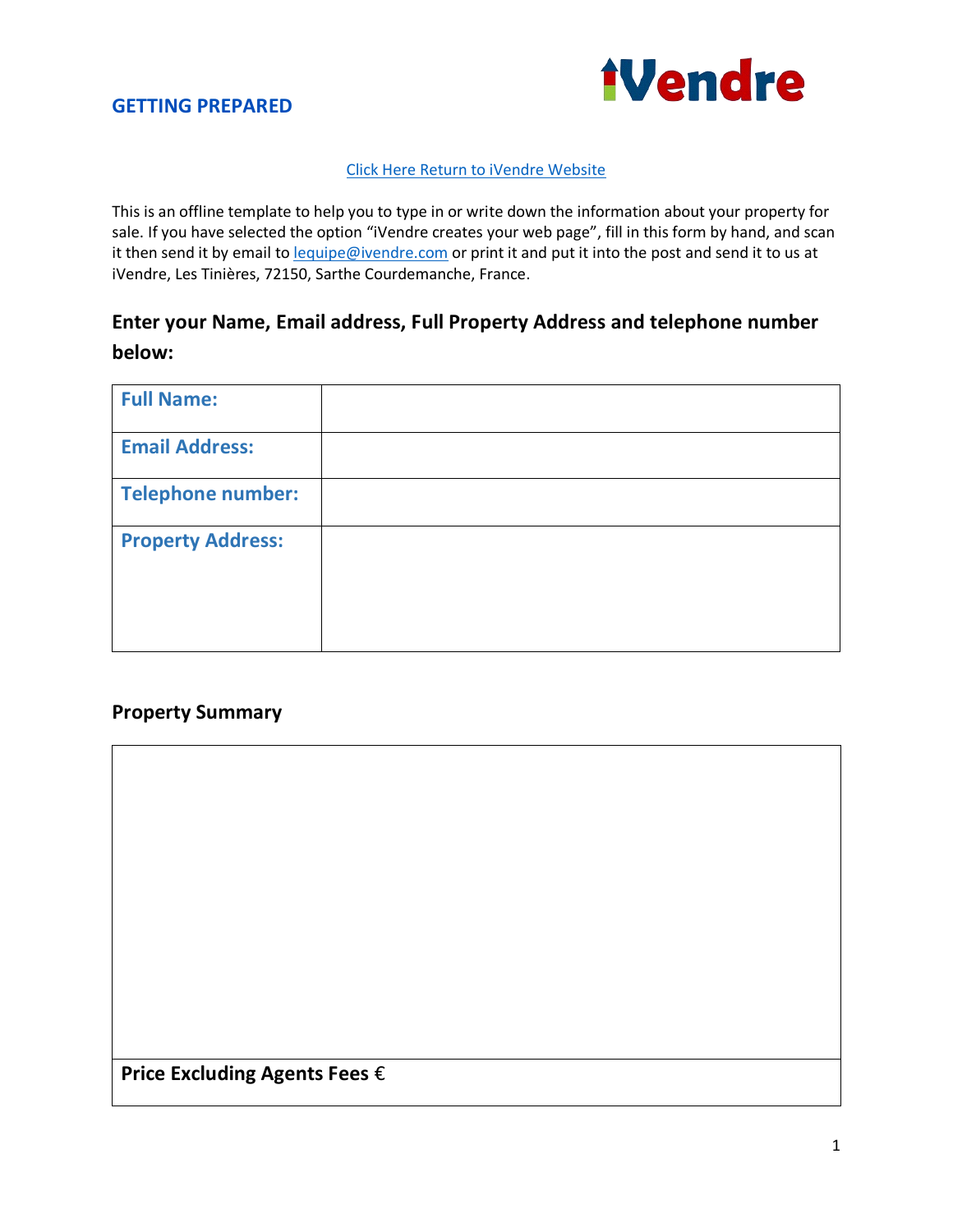

## **Ground Floor**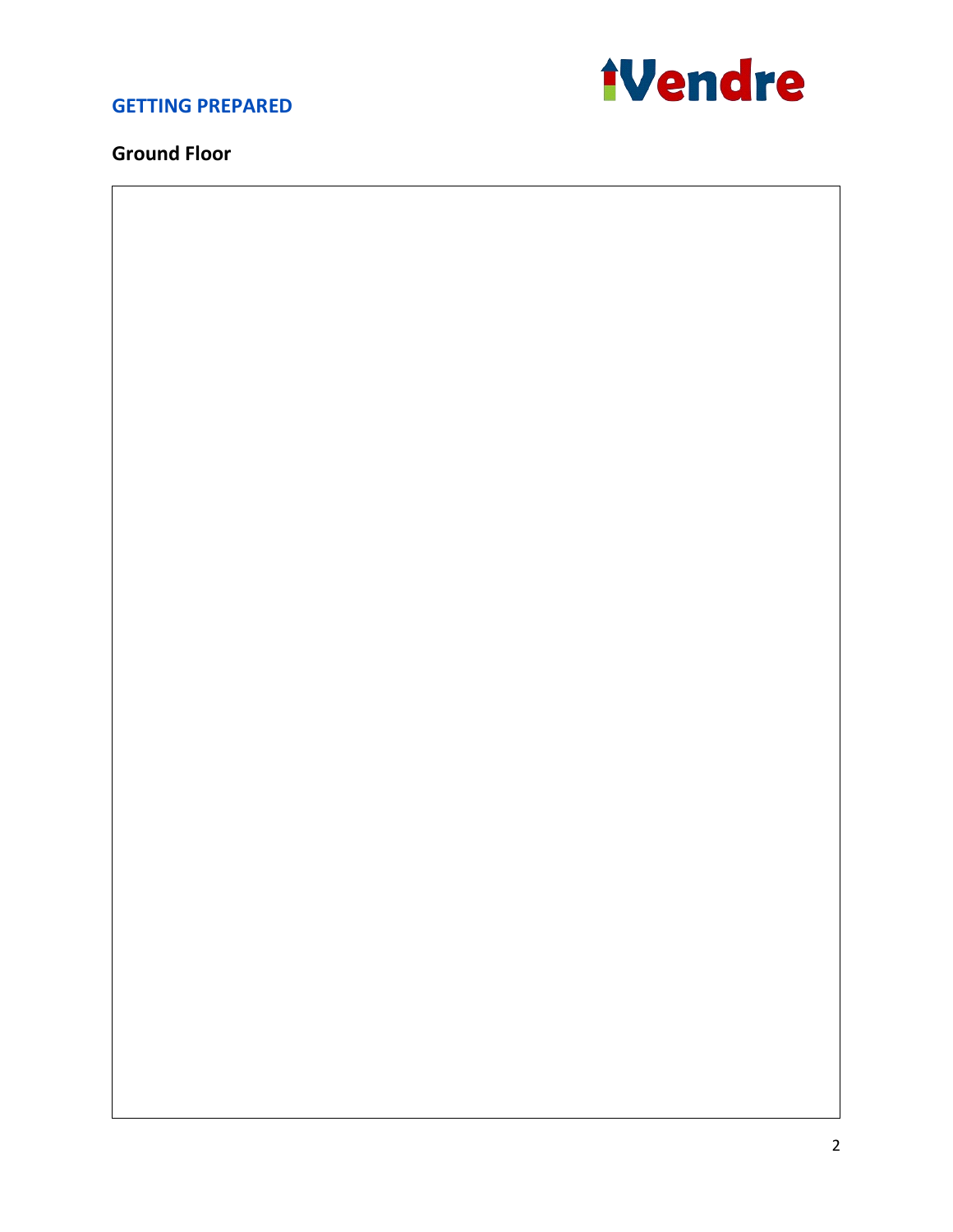

## **First Floor**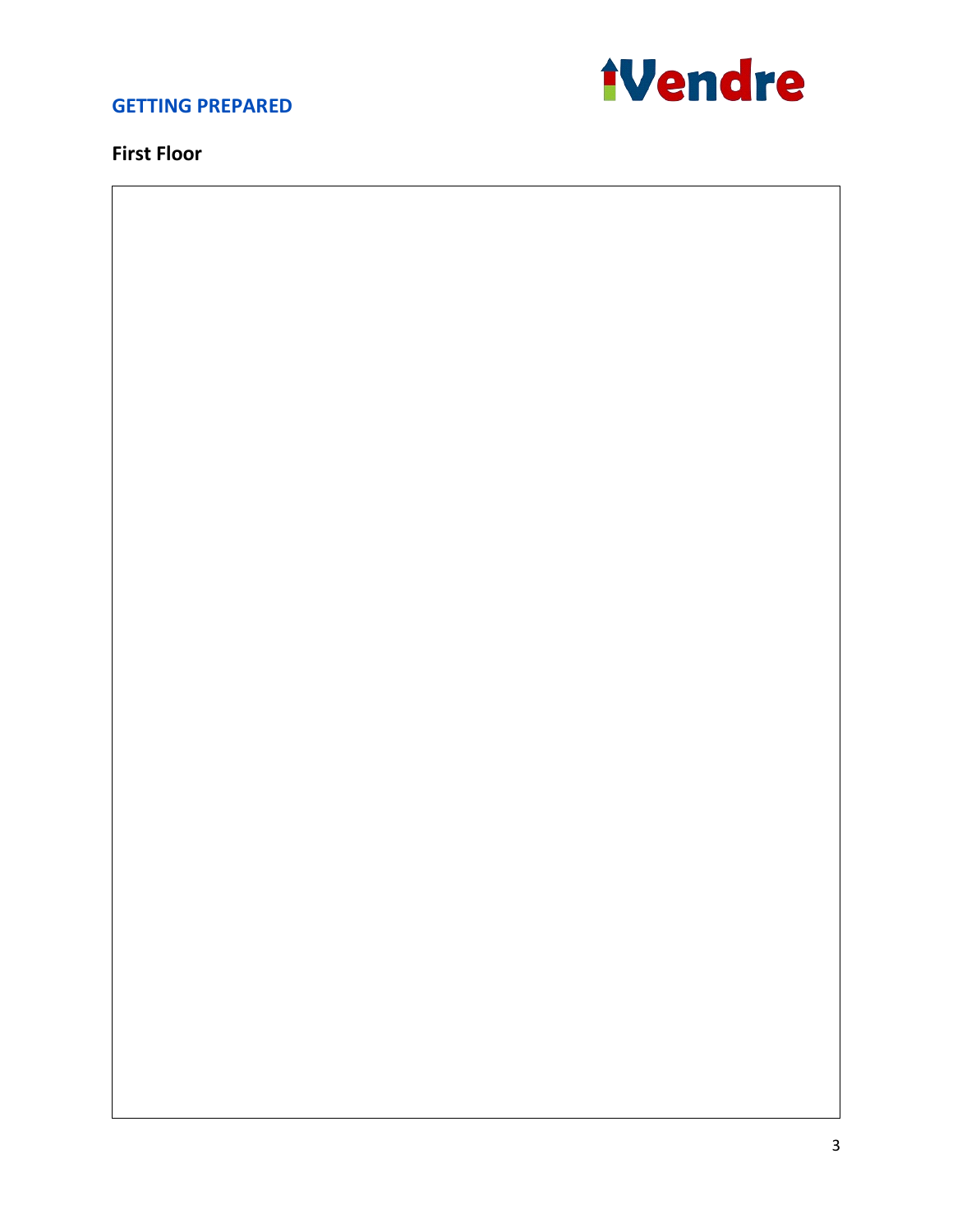

## **Second Floor**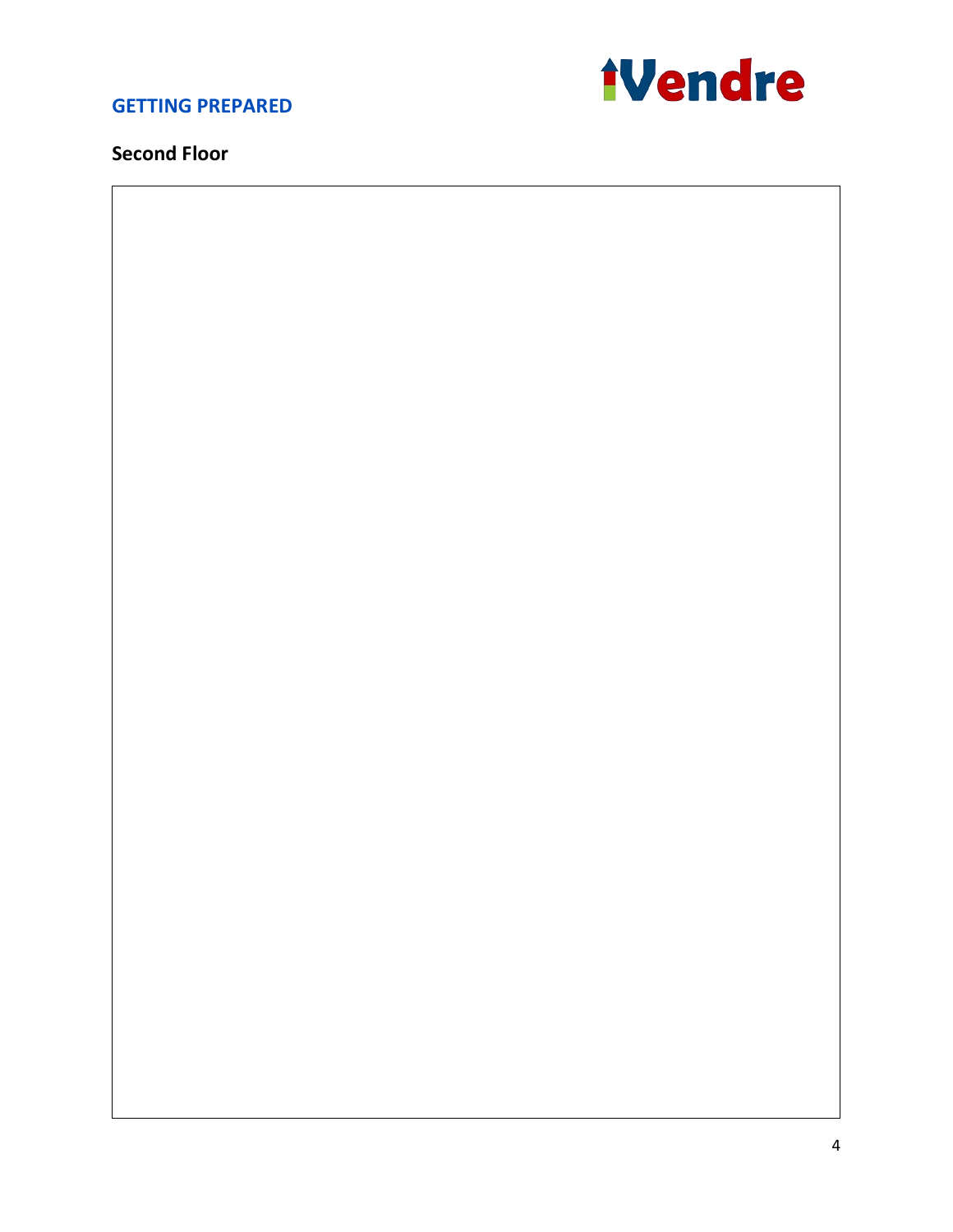

### **Basement**

**The Grounds & Outbuildings**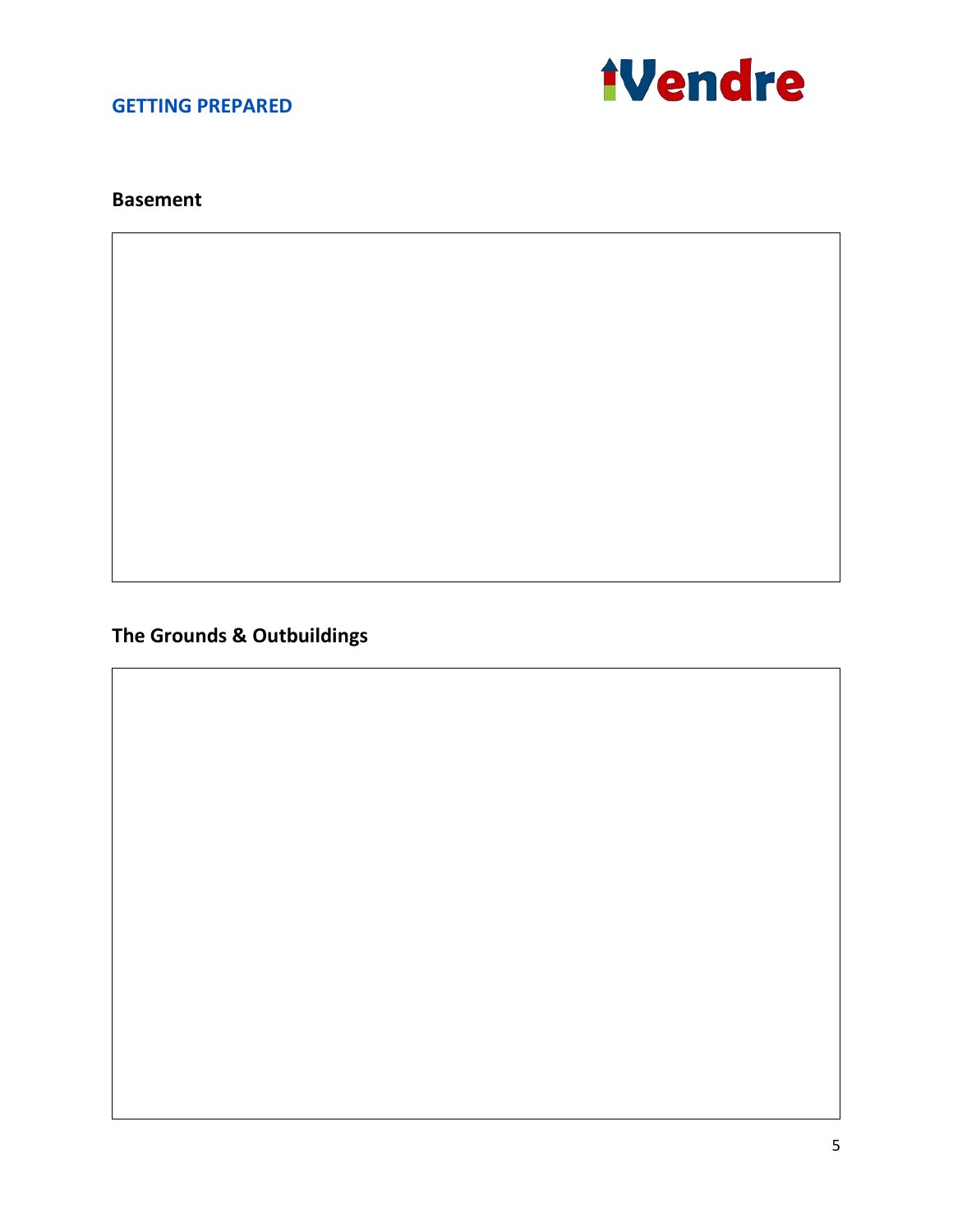

# **Complementary Information / Locality**

# **Property Details**

| m <sup>2</sup><br><b>Accommodation Area</b> | m <sup>2</sup><br>Land Area                |  |  |
|---------------------------------------------|--------------------------------------------|--|--|
| <b>Number of Bedrooms</b>                   | <b>Number of Bathrooms</b>                 |  |  |
| <b>Number of Garages</b>                    | m <sup>2</sup><br>Garages Area             |  |  |
| <b>Number of Outbuildings</b>               | m <sup>2</sup><br><b>Outbuildings Area</b> |  |  |
| Do you have environmental ratings           | Latest Tax Foncière Amount                 |  |  |
| (DPE)? Yes / No / Pending                   | €                                          |  |  |
| Link to Video of your property              |                                            |  |  |
| e.g. in YouTube                             |                                            |  |  |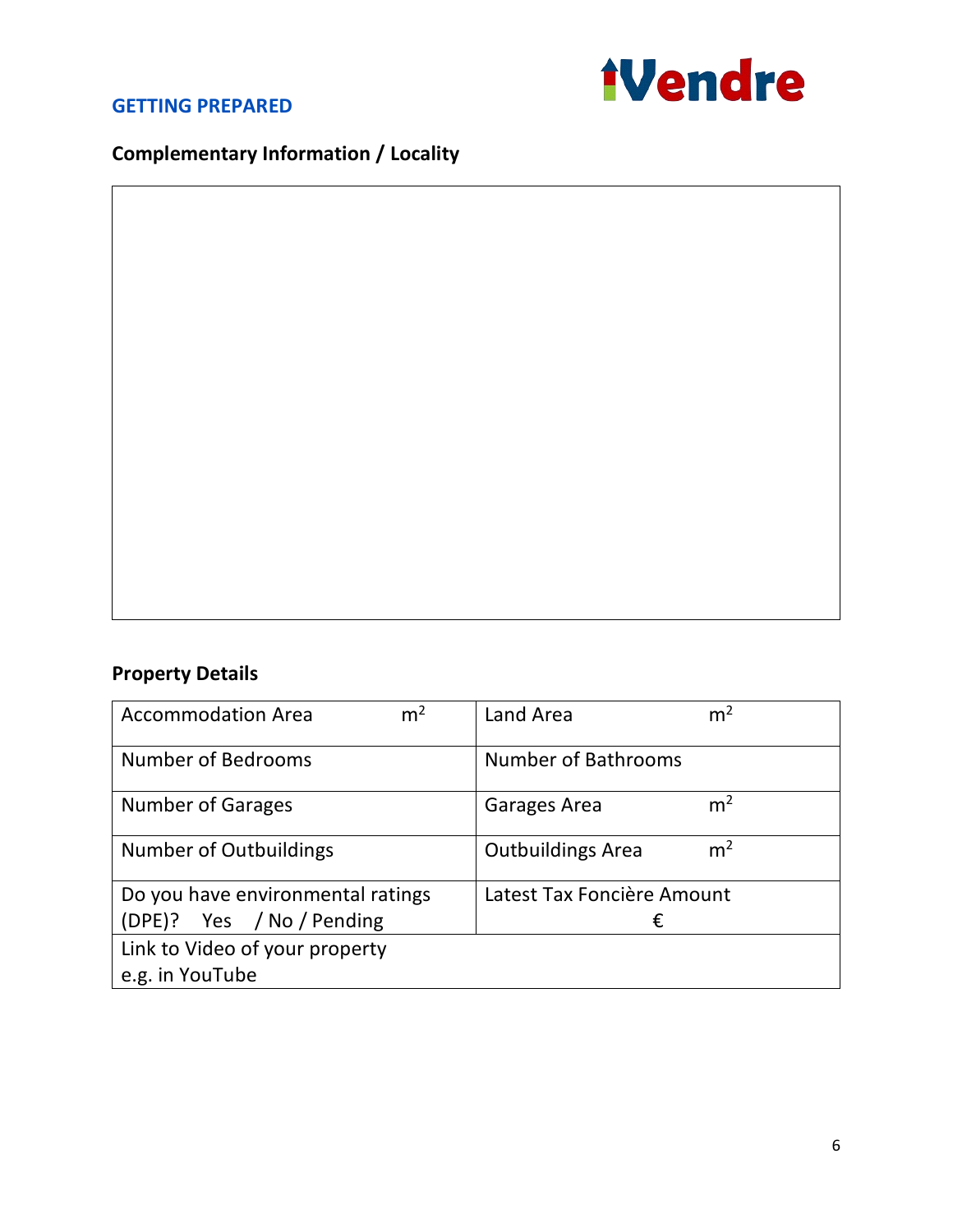

# **Diagnostic of Energy Information (Please SELECT THE TICK if using the Adobe Reader Menu)**

### **Energy Class (Please tick)**

|                                   | B |                  |  |  |  |  | None |
|-----------------------------------|---|------------------|--|--|--|--|------|
| <b>Enter Actual Energy Rating</b> |   | $kw/m2$ per year |  |  |  |  |      |

#### **Greenhouse Gas Emissions (Please tick)**

|                                | В |  |  |                            | <b>None</b> |
|--------------------------------|---|--|--|----------------------------|-------------|
| <b>Enter Actual GES Rating</b> |   |  |  | kg/m <sup>2</sup> per year |             |

## **Features / Items included (Please SELECT THE TICK on the Adobe Reader Menu)**

| <b>ADSL Internet</b>         | Air Conditioning          | Balcony                    |
|------------------------------|---------------------------|----------------------------|
| <b>Barbeque</b>              | Cellar                    | Central Heating (electric) |
| Central Heating (gas)        | Central Heating (oil)     | Central Heating (Town Gas) |
| <b>Convector Heaters</b>     | Covered parking           | Dishwasher                 |
| Dryer                        | Fibre Internet            | Fireplace                  |
| Freezer                      | <b>Fruit Trees</b>        | Garden                     |
| Greenhouse                   | Lawn                      | Mains drainage             |
| Off-mains drainage           | Oven                      | Pond / lake                |
| Refrigerator                 | Satellite Dish            | <b>Secure Parking</b>      |
| Swimming Pool (above ground) | Swimming Pool (in ground) | Terrace                    |
| Washing machine              | Well                      | Workshop                   |

Add more feature items below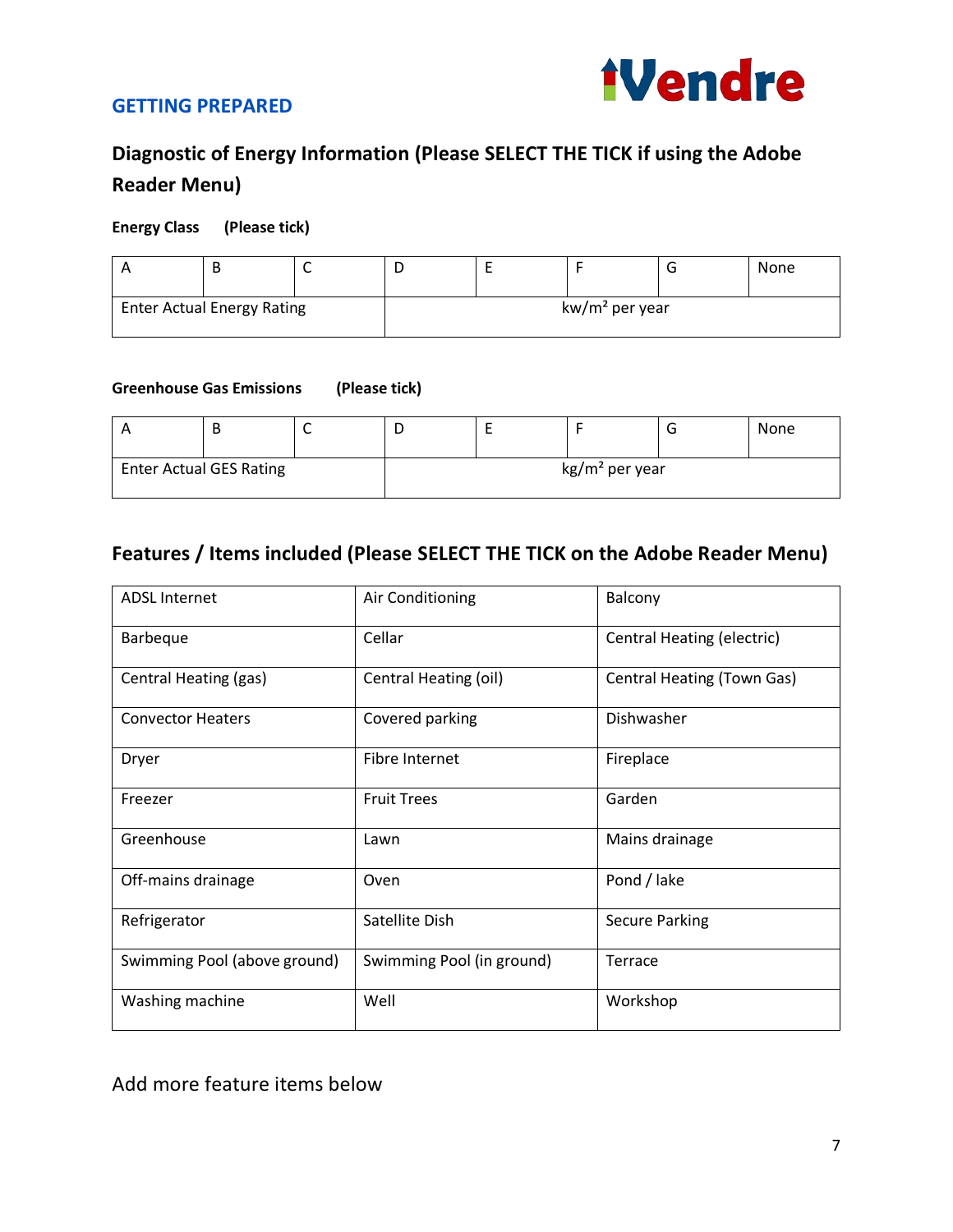

# **Additional Information not covered in this document**



### **Photos / Floorplan**

We recommend that, after you have saved your photos (and your floor plan in jpg format if you are purchasing our "iVendre Creates your Advert" option), you upload them to [https://wetransfer.com](https://wetransfer.com/) sending to our email address, lequipe@ivendre.com . If you are sending this template by post, you could send the photos etc. on a non-returnable USB pen drive or CD.